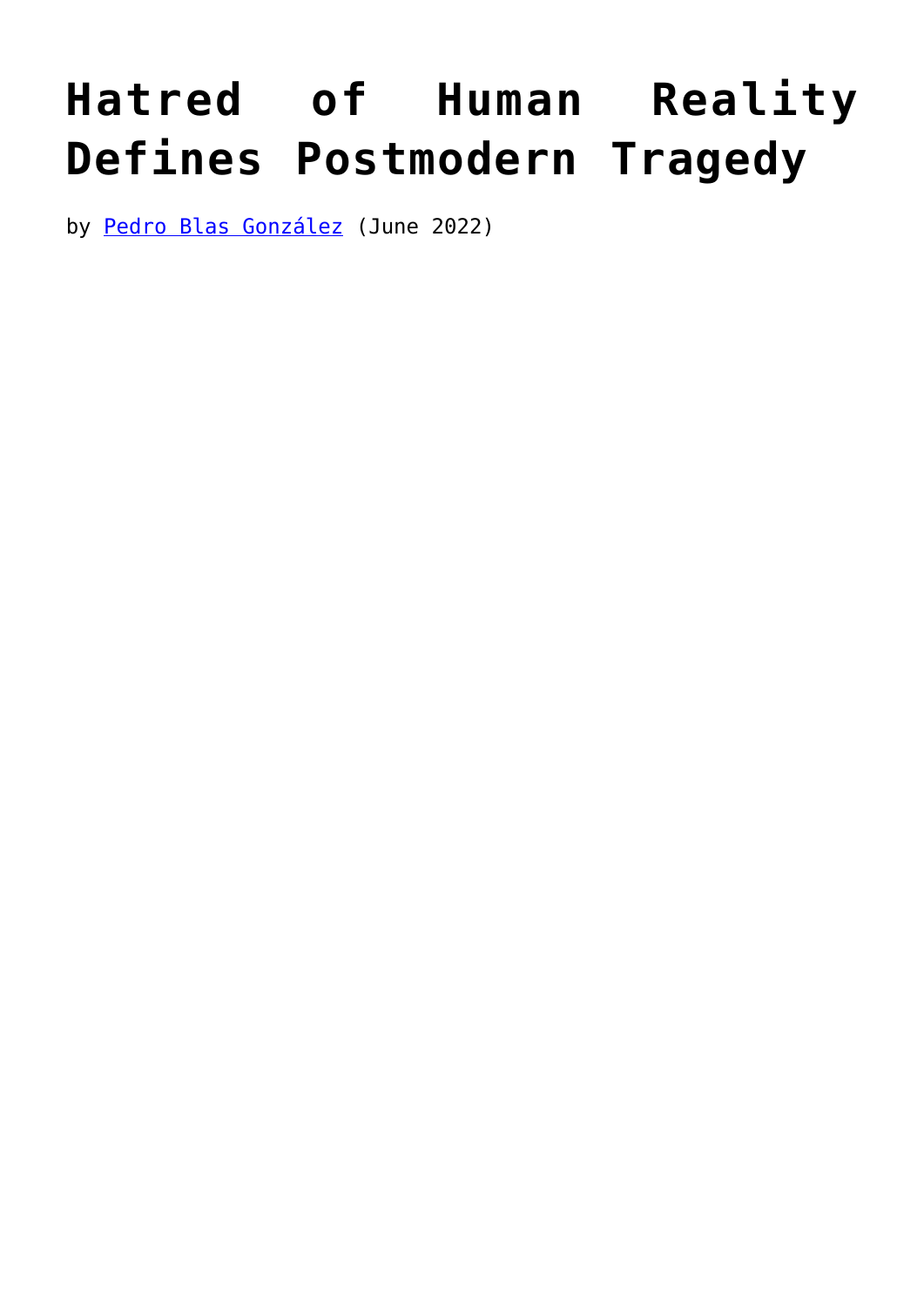

*The Politician*, William Gropper, 1950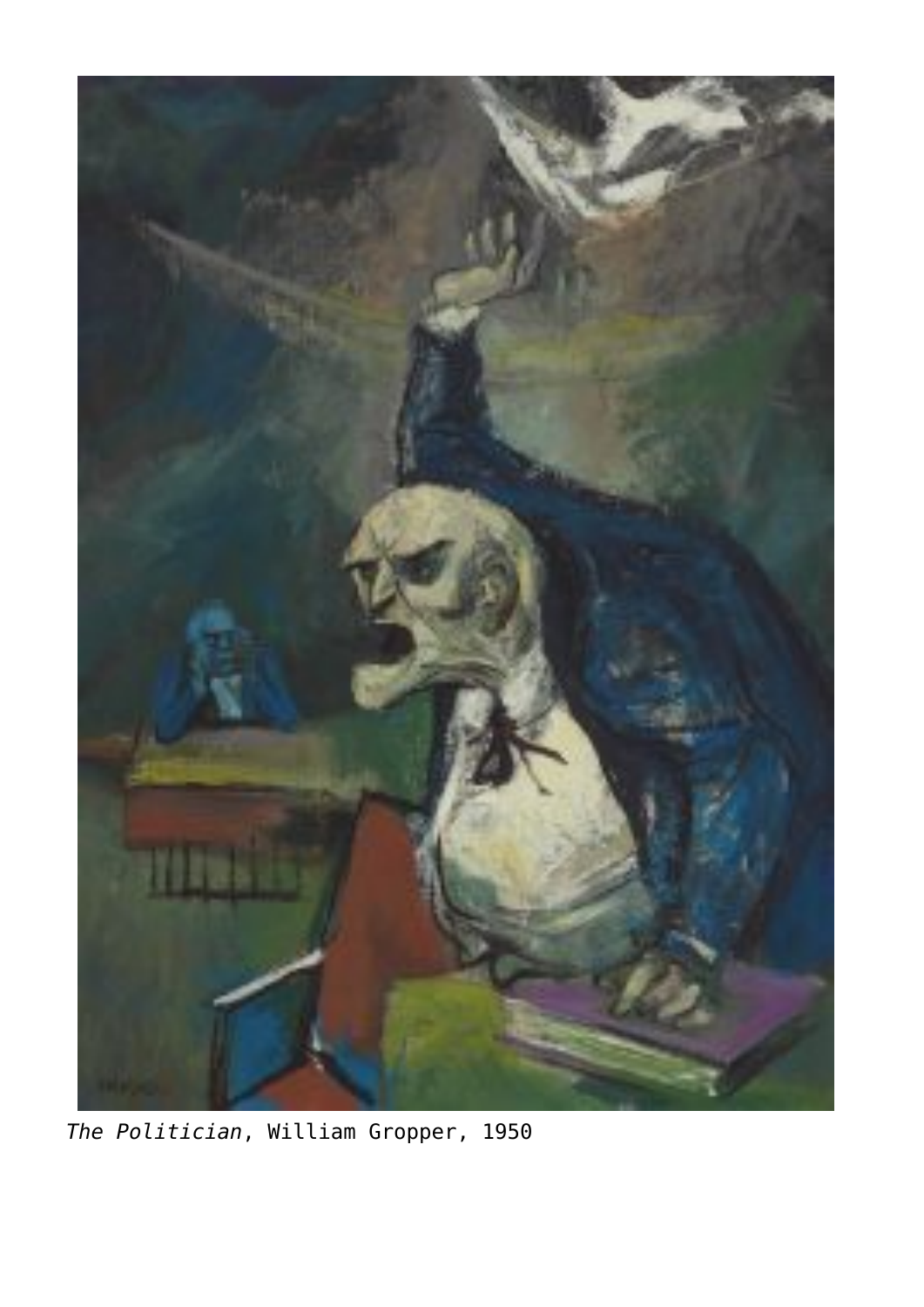*Since Copernicus, man seems to have got himself on an inclined plane—now he is slipping faster and faster away from the center into—what? Into nothingness? Into a penetrating sense of his nothingness? —*Nietzsche, *The Genealogy of Morals*.

Hatred of human reality breeds disconnection from reality, ultimately, dissatisfaction with oneself, and alienation from the world and other people.

This hatred is predominant in a portion of the human race that wishes to control aspects of reality that are out of its control. The freedom and also burden of human beings lies in understanding that human life must abide by objective structures that we must respect. Our ability to recognize the primacy of objective reality determines the tonic, or lack thereof, of human existence. This is a practical matter.

Naturally, a person's failure to control reality turns to resentment. Resentment destroys the capacity for perspective, thus cutting off the human person from the possibility of development in all senses of the word. Resentment atrophies a person's sense of self because, while encapsulating the self in a narcissistic bubble, it simultaneously deforms objective reality by shunning the nature of objectivity.

What more damaging form of resentment is there than the inability to wear one's skin with nobility of spirit? The absence of nobility places the onus of life and death outside oneself and evades responsibility for life, while finding the mystery of differentiated existence a burden to embrace. This attitude creates a safe house of self-protection against the structure and demands of human reality, precisely because reality is the ultimate dispenser of equality.

The quest to change the architectonic of reality in order to eviscerate the riddles of existence make us homeless in our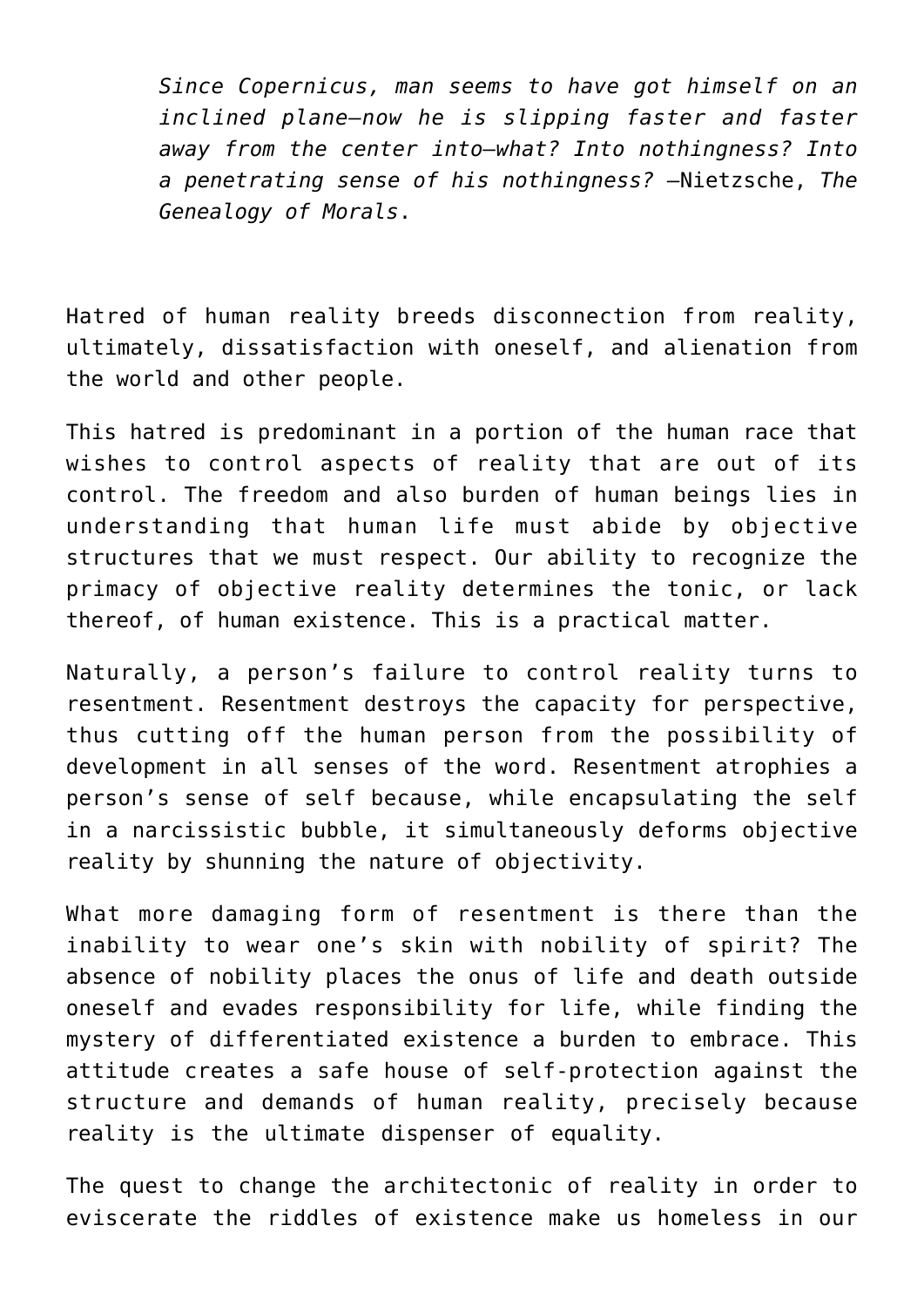own person. For such people, life is a savage daily struggle that defies meaning and purpose, which more often than not, ends in disarray.

Subjectivity and the Incarnate Self

The inability to confront oneself as an incarnate being means that one must settle for mere earthly mortality that seeks perpetual refuge in the worldly.

The latter signals the secular messianism of the here-and-now: the absence of grace that devours the self in aimless seeking of ever-greater forms of satiety. Self-hatred cannot bear to accept any form of finality, even the limited domain of the choices we must make.

Satiety is a threat to the messianism of the-here-and-now because it places a mirror before the incapacity to cultivate the fullness of being. This is one of the staple paradoxes of nihilism that unsuspecting people readily embrace.

Frustration with Consciousness

The inability to cultivate the fullness of being in the human person leads to frustration with consciousness, which is the conduit for self-reflection that cannot be put on hiatus or turned off. Man's struggle with consciousness creates a rift between the will and reason's ability to enact the mechanism of checks and balances that establishes balance in the human person.

The rift between will and reason turns ominous for a person's ability to become well-grounded in human reality, especially when the will is corrupted and turns consciousness against itself. Consciousness that turns on itself excludes reason from acting as mediator between the will and consciousness.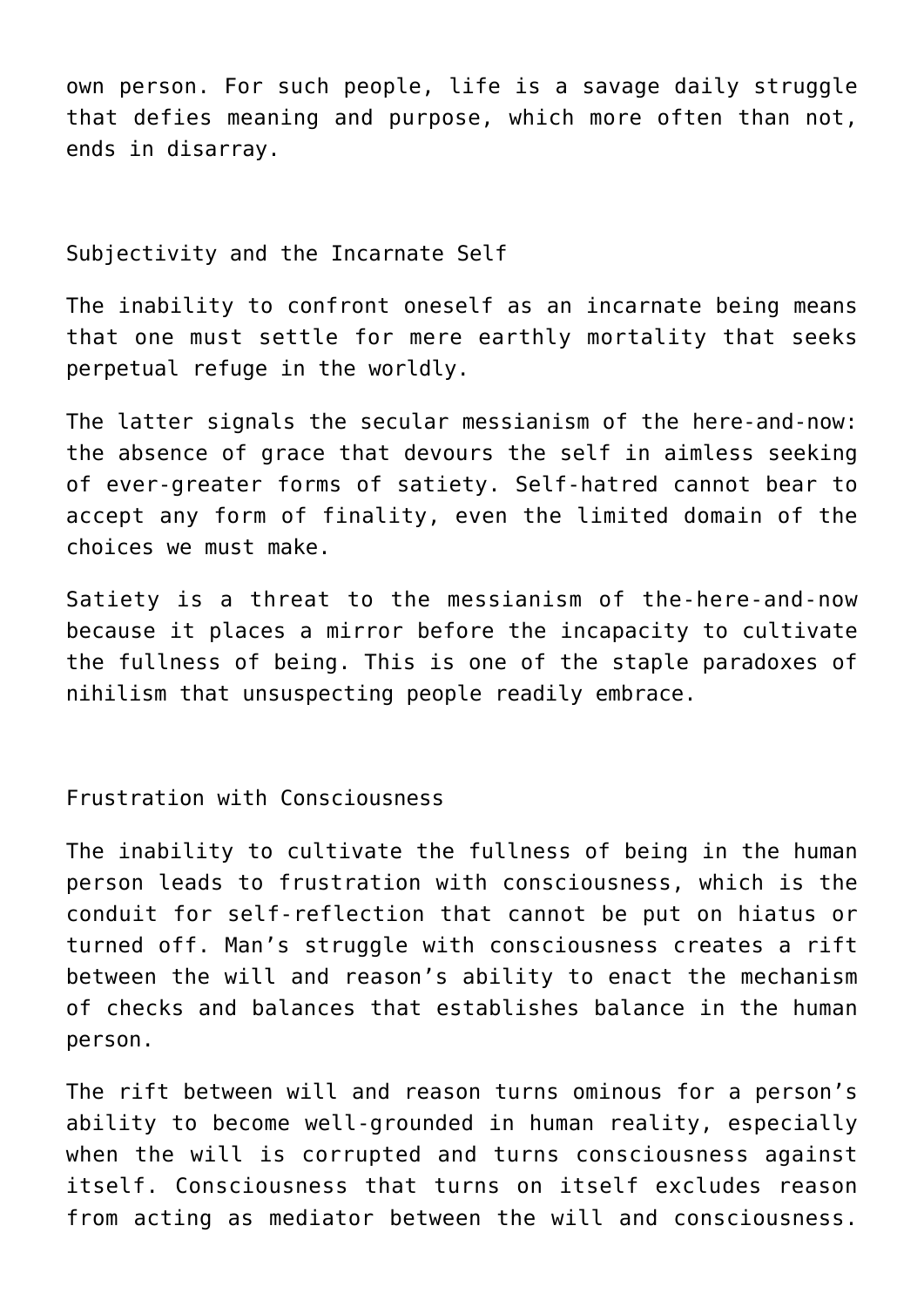This form of corrupted consciousness takes the will captive. This is one reason why consciousness and self-awareness in human beings must not be thought of as synonymous terms.

On the other hand, zoological life is not dominated by consciousness as self-awareness, only consciousness as a purveyor of perception. How can consciousness be selfawareness in animals, if animals do not suspect a form of consciousness that seeks to know itself? The latter is a condition exclusive to the human person.

That is, the form of consciousness (as mere perception) that makes animal life a sort of instinctual roving camera over terrain, other animals, and the acts of survival that it must perform daily is never encountered by animals. Survival can be taxing for animals, but the mechanism of life is made for that struggle. Time and decay take care of the rest.

This is not the case for man. Man cannot afford to treat the struggle for survival as a mere mechanism of reaction. That is, mere perception that does not lead to conceptualization of the world through self-reflection, and that does not become pro-active. Only for man, does consciousness pop up as the measure and arbiter of consciousness itself. Consciousness seeks to know the source of its illumination. What does this entail for man, we ask?

Consciousness becomes bifurcated, as frustration in man's inability to control reality turns to hatred of reality.

As a consequence, consciousness turns on itself, fighting reason, common sense, intuition, realism, and objectivity.

The inability to simply let things be fosters hatred of people who are well-adjusted to reality. Hatred of human reality eventually implicates other people in corrosive social/political policies, when in essence, it is merely a massive failure of individuals who reject man as a moral/existential being. Personhood is the Catholic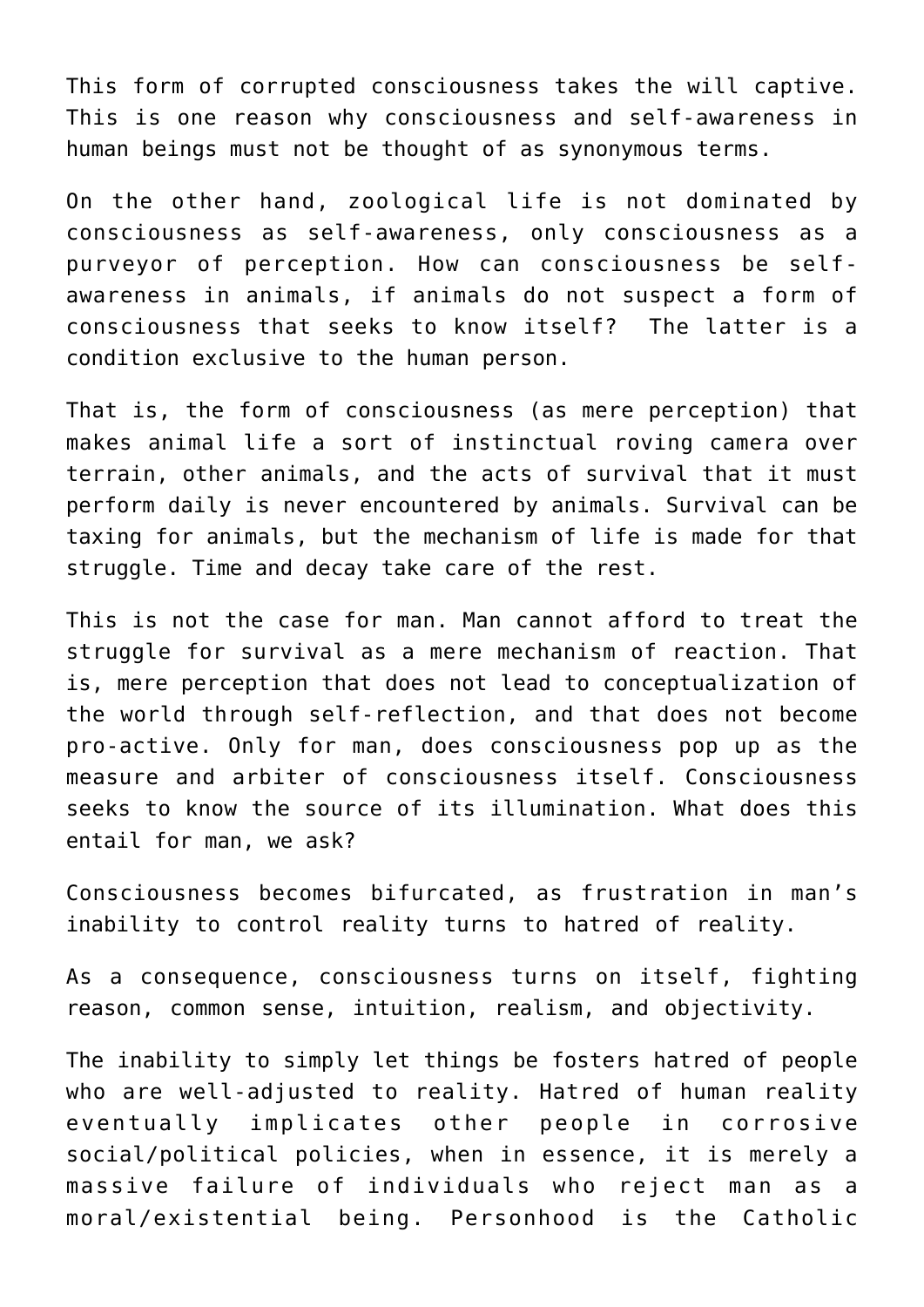philosopher's name for the latter.

Man's frustration with reality readily turns to escapism: narcotics, alcohol, worship of celebrities, superheroes, and other forms of infantilism. This is acceptable as long as it does not turn ideological.

This neurosis can be nipped in the bud through selfreflection, except that postmodern dysfunctionality has turned neurosis into a fashionable trend. This is especially true of young people. The important thing is not to let self-hatred neurosis become radicalized, for when it does, it can only find an outlet in the destruction of the mores that dysfunctional neurotics deem the culprit of their condition in the first place.

Part of the refusal to accept human reality comes from the denial of God as the absolute. For this reason, haphazard, ideological absolutes are created as substitutes. Though, social/political absolutes must be rotated and re-created on demand. These absolutes must be customized to the whims of the neurotic. This only acerbates the problem because there comes a point when the false promise of controlling and micromanaging human reality is no longer sustainable. More destructive neurosis ensues as a result and greater hatred of reality.

In essence, consciousness that becomes aware of itself through self-reflection is a measure of how well consciousness interacts with human contingency. The value of this process is essential for man to become well-grounded in human reality, even though, naturally, we may not accept all of the tenants of human reality as desirable.

A measure of consciousness as self-reflection is that selfawareness ultimately determines how well persons adjust to the exigencies of daily life. This process can be understood as the foundation and embrace of life-affirming values.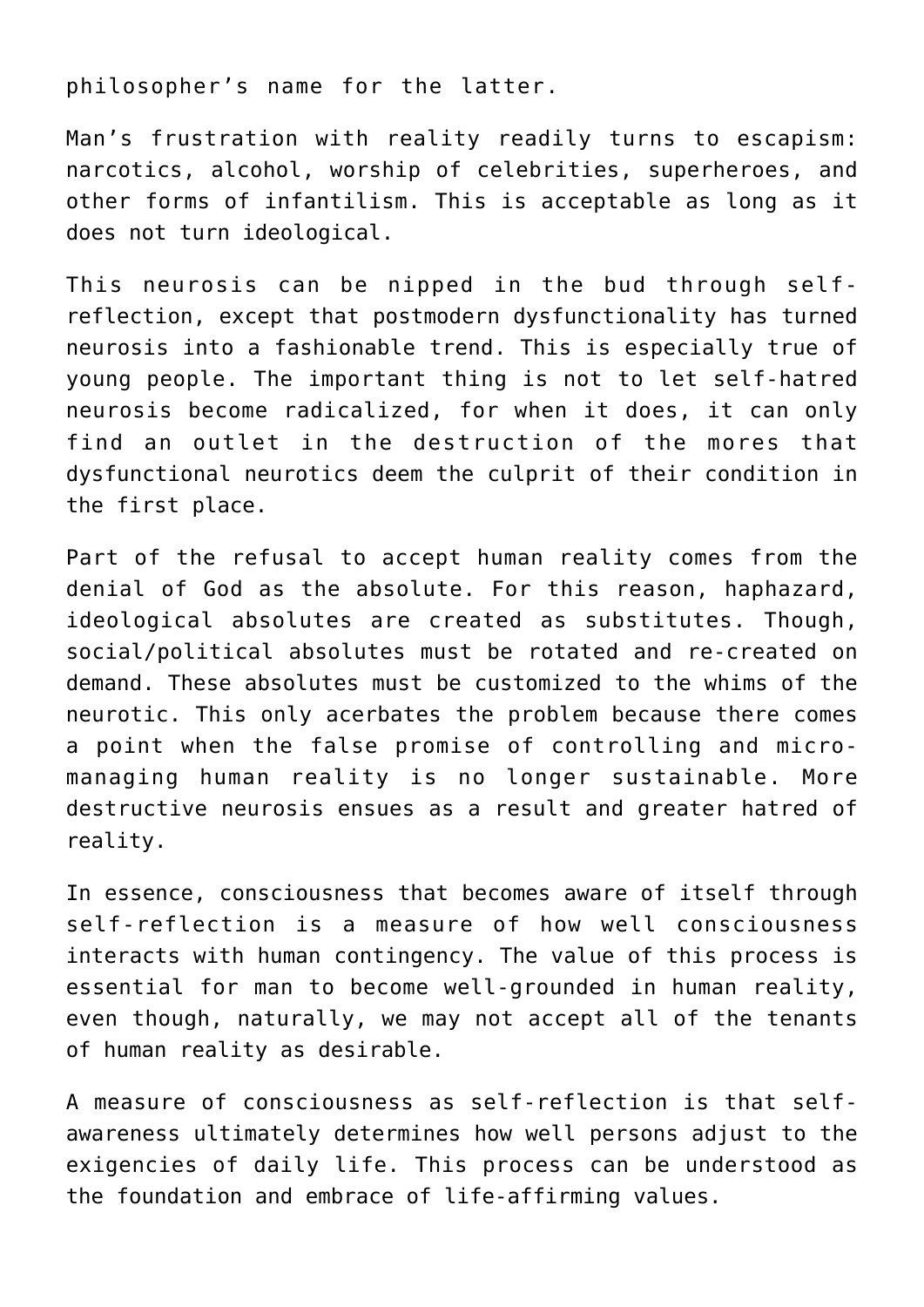If Only Malcontents Went to a Mountaintop and …

Whether Aristotle is correct that man is a social animal remains an open question. However, given the reality of agglomeration, man must of necessity become sociable.

Regrettably, malcontents do not live on mountaintops. No, malcontents make sure that everyone hear their gripes with human reality. The worst offenders make sure that everyone take part in their dysfunctional misery. This is hardly theoretical, as this scenario plays out millions of times throughout any given day.

This is a good reason why malcontents gravitate to forums where they can inflict vast discomfort and suffering on the lives of other people. Attention-seeking is one of the avenues that malcontents welcome to assuage their pangs of meaninglessness. Of course, this bodes badly for everyone else. This is the postmodern tragedy.

What are the most effective arenas to inflict damage and torture on others? Two quickly come to mind: the social/political arena and the world of values. In the former you can execute the destruction of values on a massive scale.

How much is hatred of human reality a root cause of postmodern man's dysfunctionality? The answer is gargantuan, especially when considering the dearth of constructive values that inform the postmodern world.

[Table of Contents](https://www.newenglishreview.org/)

Pedro Blas González is Professor of Philosophy at Barry University, Miami Shores, Florida. He earned his doctoral